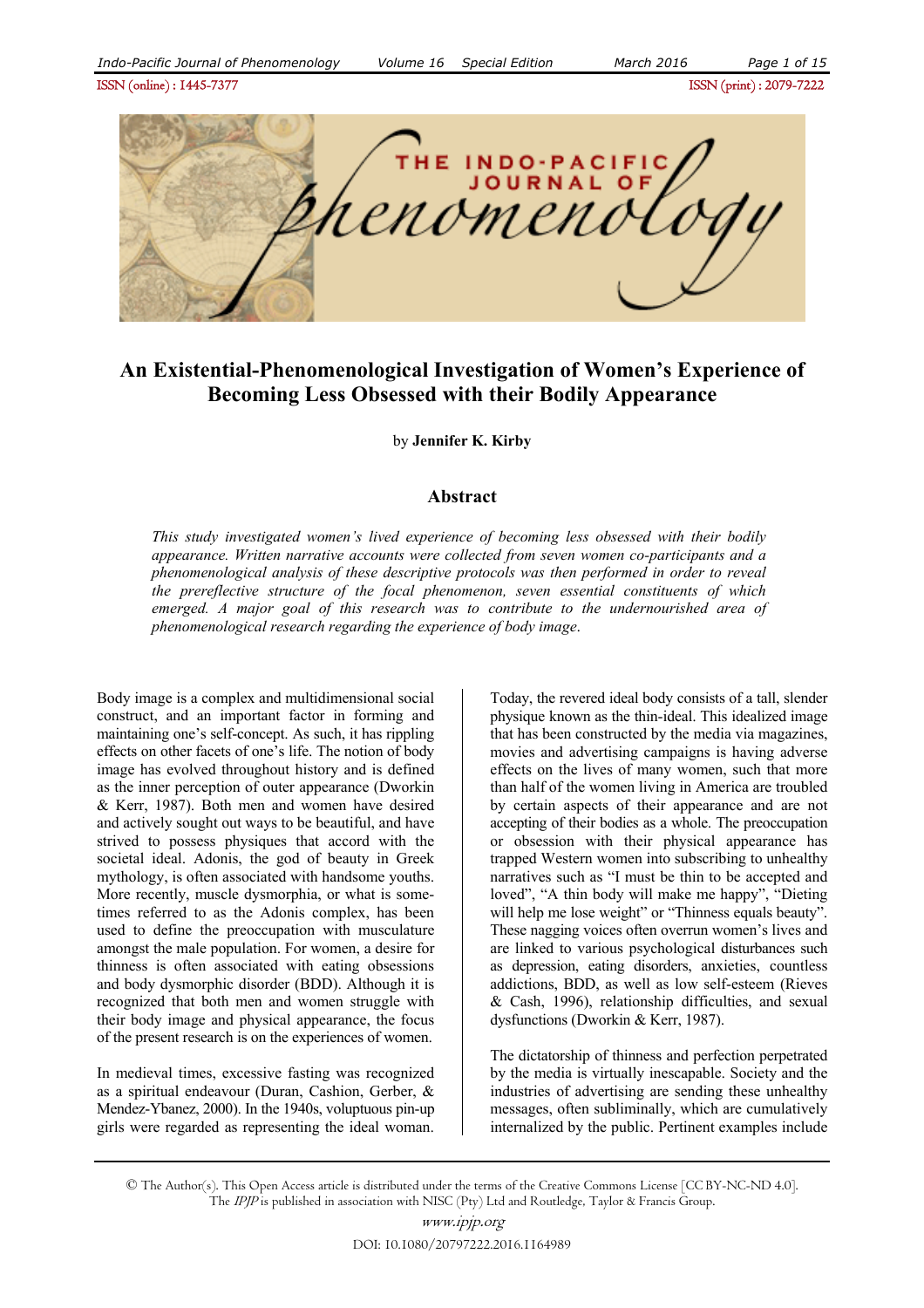the ubiquity of the ultra-thin model displayed in stores, billboards marketing the next slimming technique, and infomercials advertising body enhancement products. Plastic surgery rates are on the rise, particularly in areas that emphasize physical appearance as a way to attain success and reverence. According to the American Society for Aesthetic Plastic Surgery, the number of cosmetic procedures performed on Americans has risen roughly 500 times over that of a decade ago, when 11 million procedures were done in 2005 alone (Von Drehle, 2006). Everywhere women turn, they are fed an underlying, harmful, and selfdefeating message: "In order to be happy, you must change the way you look". Wayne Dyer (1976/1995) elaborated on this:

Many women have accepted the cultural dispatches and behave in ways that they are supposed to when it comes to their bodies. Shave your legs and underarms, deodorize yourself everywhere, perfume your body with foreign odours, sterilize your mouth, make up your eyes, lips, cheeks, pad your bra, spray your genitals with the appropriate bouquet, and falsify your fingernails. The implication is that there is something unpleasant about the natural you, the essentially human you, and only by becoming artificial can you become attractive. (p. 43)

In summary, what better way to keep women silent and oppressed than to encourage self-monitoring, selfevaluation, and the endless obsession with beauty? To be in constant pursuit of something that is ultimately unattainable verges on insanity and futility.

The term *normative discontent*, which was coined by Rodin, Silberstein, and Striegel-Moore (1985), refers to the widespread epidemic of body dissatisfaction among girls and women in Western cultures. Indeed, Tiggemann (2005) found that normative discontent, like body dissatisfaction, not only applies to pre-teen and adolescent girls, but also to adult women. Many women experience discomfort and/or dissatisfaction with their bodies throughout their life cycle. The way in which women perceive their own bodies permeates every aspect of their daily lives.

We all have a relationship with our body, and we often battle the mirror image that is reflected back to us. While some women struggle with briefer moments of self-ridicule and judgment of their bodies, others may endure a life-long battle with their body image. Contemporary society is filled with fashion magazines, movies, and TV shows portraying the ideal image of what a woman should look like – young, fresh-faced, thin, yet curvaceous, tall, and full-breasted (Choate, 2007). What the magazine editors fail to mention, however, are the various image-altering gimmicks, such as air-brushing, special lighting, and make-up applied to conceal the human "flaws" that no-one can escape. The images that are constructed by the media are not truths, but rather illusions made possible by smoke-screens, trickery, and fraudulent advertising. Many young, and thus very impressionable, girls internalize the media-constructed thin-ideal, which is unattainable by the majority of the population; little girls transition into adolescents and adults who dislike their bodies. The relentless mission towards, and obsession with, attaining perfection inhibits the imput of other experiences. When women are obsessed with their physical bodies and its flaws, it is arduous to step outside of themselves to see other ways of being or experiencing the world.

### **Body Image**

According to the organization Eating Disorders Awareness and Prevention (1999), body image includes how one feels in one's body and not just how one's physical body appears (p. 1). Cash and Pruzinsky (2002) referred to body image as a multifaceted psychological experience of embodiment, particularly in relation to, but not exclusive to, one's physical appearance. They further defined body image as a multidimensional construct that encompasses the range of perceptions, attitudes, emotions and behaviours related to one's physical appearance and its impact on one's psychological and social functioning. Slade (1994) viewed body image as "a loose mental representation of body shape, size, and form which is influenced by a variety of historical, cultural and social, individual, and biological factors, which operate over varying time spans" (p. 302). According to Traub and Orbach (1964), body image is "the picture that the person has of the physical appearance of his body" (p. 64). The variety of definitions speaks to the complexity of the notion of body image and helps make up the modern understanding of body image as a construct encompassing a range of components – cognitive, affective, behavioural, and perceptual.

## **Obsession with Appearance**

The definition of obsession as outlined in the fourth edition of the *Diagnostic and Statistical Manual of Mental Disorders* (American Psychiatric Association, 2000) is "persistent ideas, thoughts, impulses, or images that are experienced as intrusive and inappropriate and that cause marked anxiety or distress" (p. 457). Women in contemporary Western society from an early age learn to be overly concerned, to the point of obsession, with their physical appearance, whether their focus is on weight, height, breast size, hips, legs, or facial features. Research has shown that parents and teachers provide a lesser amount of attention to less attractive infants and children, who are less likely to be viewed as good, smart, likeable or academically gifted (Rhode, 2009). In accordance with the "what is

<sup>©</sup> The Author(s). This Open Access article is distributed under the terms of the Creative Commons License [CC BY-NC-ND 4.0]. The IPJP is published in association with NISC (Pty) Ltd and Routledge, Taylor & Francis Group.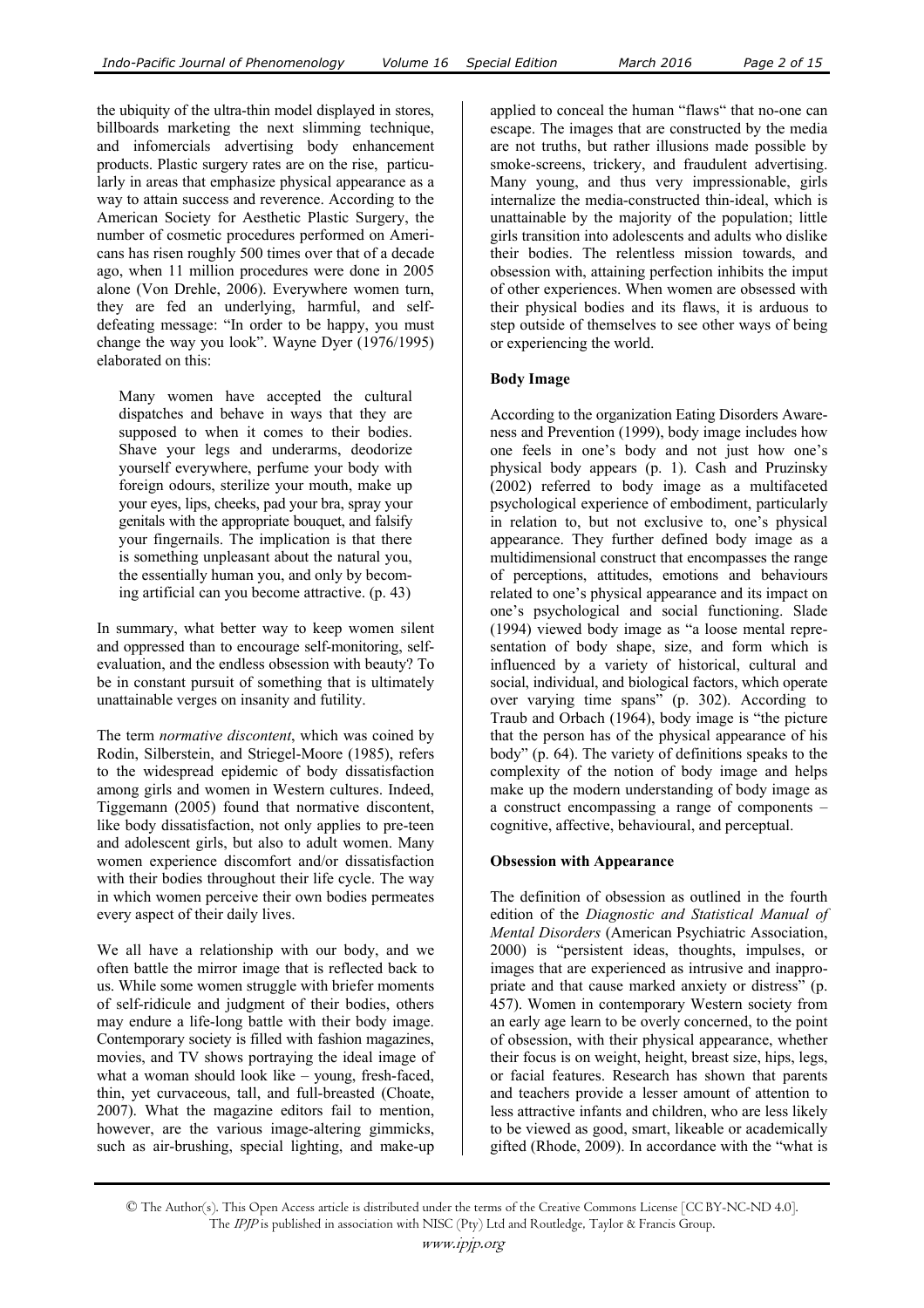beautiful is good" stereotype, attractive individuals are viewed as more intelligent, moral, confident and competent in comparison with their less physically attractive counterparts (Dion, Berscheid, & Walster, 1972), and, as is apparent in educational, familial, and occupational settings, are thus assumed to be superior in traits such as intelligence and personality.

Physical attractiveness and looking good is described as a form of social currency for women (Hurd Clarke, 2002). It is thus no wonder that so many women become fixated and preoccupied with external beauty. However, this fixation can cause them to lose sight of their inner essence. By adulthood, women are more likely than men habitually to experience what Hart, Leary, and Rejeski (1989) identified as *social physique anxiety* – anxiety that is evoked by others' observing or evaluating their physiques (Franzoi, 1995). In addition, social physique anxiety has been associated with body dissatisfaction (Davis, 1990; McDonald & Thompson, 1992) and unhealthy eating and exercise behaviours (McDonald & Thompson, 1992). As Hooks (1995) stated, "When we become obsessed with how we look, we place too much value on the surface and ignore the real work we must do to be truly beautiful" (p. 70). Young-Eisendrath (1999) elaborates on the psychological damage done by this:

The belief that we must be thin in order to be successful results in feelings of insecurity about ourselves and our abilities. Obsessive control of the female body leads not to power but to shame, self-consciousness, confusion, illness, even death by eating disorders. Longing to be reassured of our worth and validity, we submit to humiliating advice from experts who tell us what and when to eat, and how to exercise, as if we were children. (p. 41)

In summary, the obsession with physical appearance often distorts reality, making individuals vulnerable to a host of psychological difficulties, including depression and anxiety, and even abuse (Hooks, 1995). Seeking the ideal body type, which is thinner genetically than 95% of women, is also harmful, as the anxiety it creates about weight is focused upon unnatural thinness rather than health (Williams, 1998).

## **Theories and Perspectives**

There are numerous approaches to viewing body image and the process of becoming less obsessed with one's bodily appearance. This section will provide a synopsis of several relevant theoretical perspectives from which body image is viewed, each of which approaches exists within a historical context defined by its own documented resource base of empirical research and in-depth inquiry, theoretical constructs, and philosophy.

**Sociocultural Model.** The sociocultural model looks at how mass media, television and societal messages influence women's body image and self-perception. The literature clearly demonstrates that mass media contribute to body image dissatisfaction and eating pathology in women (Thompson & Heinberg, 1999). In Western society, many women fall victim to powerful, cunning tactics as the media manipulate images to portray an ideal model. As a result of viewing these images, women often feel unhappy, insecure, and dissatisfied with their bodies. More than any other form of mass media, women's magazines have been criticized as being advocates for and promoters of the desirability of an unrealistic and dangerously thin-ideal (Wolf, 1991). It is argued that the pervasiveness of such imagery, and the ongoing failure to meet the unrealistic expectations created thereby, results in increased concern with physical attractiveness among women, as well as diminished self-confidence and self-esteem.

Empirical studies indicate that the media in Western countries have portrayed a steadily thinning female body ideal that is unrealistic, mythical, and virtually unattainable for most women. The implicit messages are nevertheless being internalized as cultural values that in turn foster the acquisition of basic body image attitudes (i.e., investment in appearance and negative affect) which predispose women to construe and react to life events in particular ways (Cash & Pruzinksy, 2002). A case in point is a woman's strenuous effort, stemming from an obsession with her appearance, to achieve an unrealistic image by means of bodyaltering strategies such as excessive dieting, dangerous levels of exercising, and potentially deadly cosmetic surgeries. A study conducted by Heinberg and Thompson (1995) found that college-aged women who watched videotapes depicting images, and thus conveying messages, that underscored the importance of attractiveness generally demonstrated higher levels of depression, anger, weight dissatisfaction, and overall appearance dissatisfaction.

**Interpersonal Processes.** Various research studies suggest that interpersonal factors have a significant impact on the development of body image in everyday life (Cash & Pruzinsky, 2002). Not only is body image an integral socially constructed phenomenon, but it is reciprocally related to how people experience their interactions with others (Cash, Theriault, & Annis, 2004). Despite this knowledge, research has devoted limited attention to personally relevant interpersonal experiences. It is important, for example, to consider a woman's nuclear environment including her family, peers, and romantic partnerships.

Body image does not develop in a vacuum and is a lifelong process that is influenced by the significant others who play the most central roles at different

<sup>©</sup> The Author(s). This Open Access article is distributed under the terms of the Creative Commons License [CC BY-NC-ND 4.0]. The IPJP is published in association with NISC (Pty) Ltd and Routledge, Taylor & Francis Group.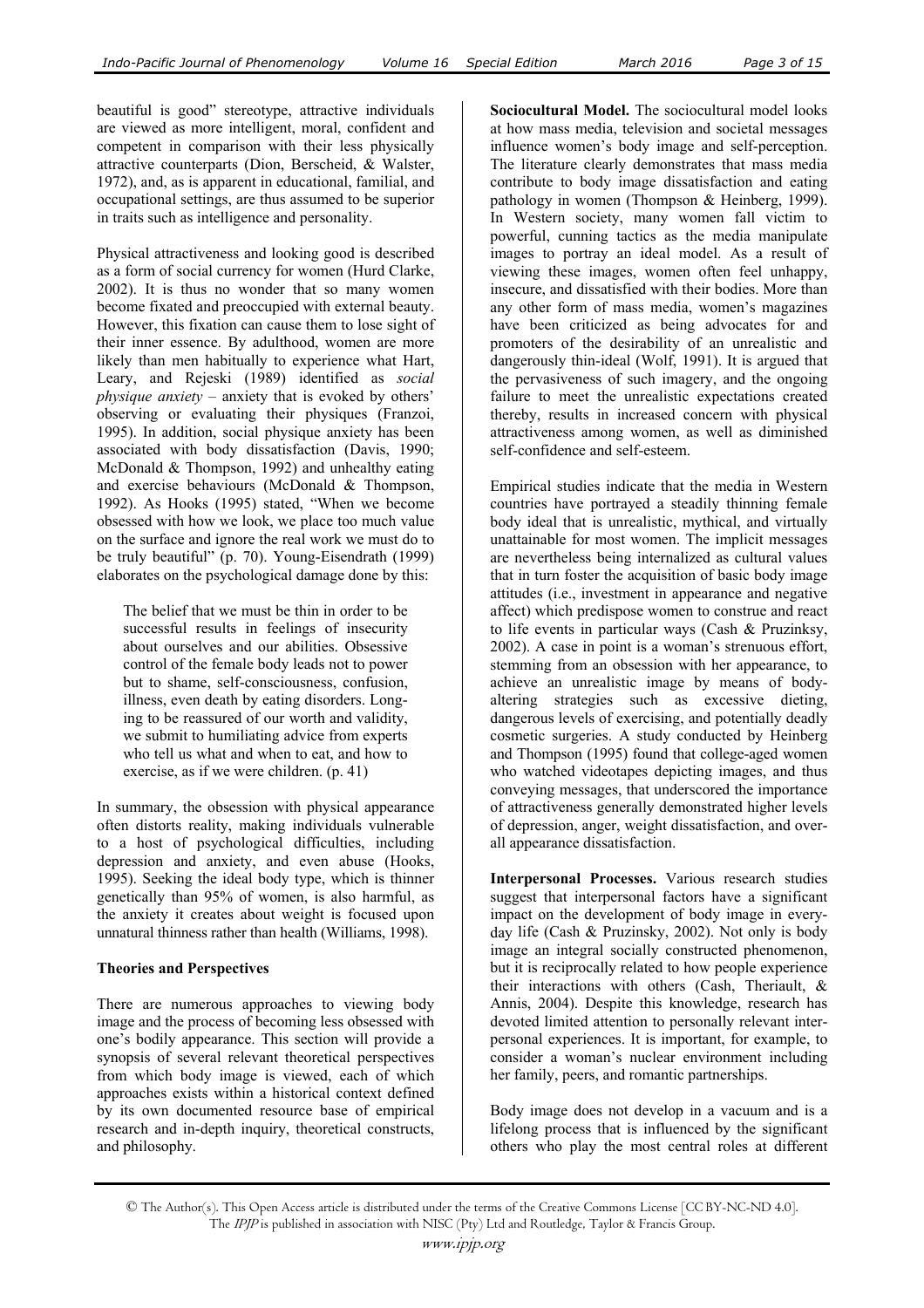times in women's lives. Research indicates that female development occurs in relationship to others, and that women undergo different stages and transitions which inevitably affect their body image as they navigate through their interpersonal worlds (Petersen, 2000). These stages can include the early bonds with a caregiver (e.g., mother, father, babysitter), sibling rivalry, connecting with peers at school or in the work place, entering the dating pool, or a marital union. In brief, the range of relationships a woman has with her family, friends and romantic partners influences her body image development.

Walsh (1993) discovered that the family functions as a formidable influence on identity, contributing to the development of the self and the formation of selfimage, and acts as a group with shared belief systems and family paradigms. Through the lens of social learning theory, parents are seen as crucial agents in the development of body image through modelling, feedback, and instruction (Cash & Pruzinsky, 2002). Peers influence women's body image by acting as "transmitters of the thin-ideal message" (Shomaker & Furman, 2007, p. 872), and close friends can create a specific culture with shared norms and expectations regarding appearance. In the area of romantic relationships, Cash et al. (2004) suggest that body image is related to how individuals experience their romantic relationships. For example, both young and middleaged women's body esteem was found to be positively related to their perceptions of their partner's approval of their appearance. These authors suggest that this stems from women's belief that the success of their relationships with men is strongly influenced by their own physical appearance.

**Objectification Theory.** Immanuel Kant argued that objectification involves the lowering of a person  $-$  a being with humanity – to the status of an object. Citing Kant's *Lectures on Ethics* (1775-1780), Gray, Knobe, Sheskin, Bloom, and Barrett (2011) state that, "Sexual love makes of the loved person an object of appetite; as soon as that appetite has been stilled, the person is cast aside as one casts away a lemon which has been sucked dry" (p. 163). Essentially, objects of sexual desire are seen only as a means to achieve satisfaction. Kant's viewpoints have been adopted by feminist scholars who make the case that objects of sexual desire are seen as mindless physical objects. The *objectification of women* is thus a both morally and socio-politically problematic phenomenon.

It has been well-documented that women tend to be objectified more than men, as women's bodies tend more often to be looked at, evaluated, and sexualized (Fredrickson & Roberts, 1997; Wiederman & Hurst, 1998). Fredrickson and Roberts (1997) posited that women react to societal objectification by adopting an observer's perspective on their own bodies – a process termed *self-objectification* – and link their self-worth to their appearance. Self-objectification occurs when a person privileges her or his physical attractiveness over non-observable bodily attributes such as subjective feelings of physical competence and health. In terms of objectification theory, a culture that objectifies the female body presents women with a multitude of social situations that increase self-objectification; the continuous stream of anxiety-provoking experiences requires them to maintain an almost chronic vigilance in respect of their physical appearance.

Women's bodies are also associated with objects separate from themselves, such as a woman's breasts being referred to as "melons". Bartky (1990) has identified this as sexual objectification, noting that "a woman's body, body parts, or sexual functions are separated out from her person, reduced to the status of instruments, or regarded as if they were capable of representing her" (p. 175). Bartky (1990), borrowing a term from Marx's theory of alienation, referred to this reductionism as *fragmentation* of a human person. A woman may also experience a kind of fragmentation or splintering into a number of parts as a result of being overly preoccupied with her appearance. Fredrickson and Roberts (1997) point out that the common thread amongst all forms of objectification is the "experience of being treated *as a body* (or collection of body parts) valued predominately for its use to (or consumption by) others" (p. 174).

In reviewing the literature on objectification theory, Fredrickson and Roberts (1997) provided an understanding of the experiential consequences of being female in a culture that sexually objectifies the female body. Studies suggest that women experience more shame than men and that the connection between shame and the body is deeply intertwined. The word "shame" derives from the Indo-European root *kam*/ *kem* meaning "to cover" or "to hide", thus denoting the engendering of an intense desire to hide, to avoid the harsh gaze of others, or to disappear, most often accompanied by feelings of worthlessness and powerlessness. Darwin (1872; cited in Rodin, 1993) described shame as a strong desire for concealment. The experience of shame is also implicit in a preoccupation with scanning, monitoring and evaluating one's appearance. The mere idea of exposure to potential on-lookers, gazers, or the uneasiness of being evaluated by others, can create a sense of anxiety. Lewis (1992) stated that "shame disrupts ongoing activity as the self focuses completely on itself, and the result is a state of confusion: inability to think clearly, inability to talk, and inability to act" (p. 34).

**Feminist Perspectives.** For decades, feminist writers, theorists and researchers have expressed great interest in the societal and political interpretations of the troubled relationships that women have with their

<sup>©</sup> The Author(s). This Open Access article is distributed under the terms of the Creative Commons License [CC BY-NC-ND 4.0]. The IPJP is published in association with NISC (Pty) Ltd and Routledge, Taylor & Francis Group.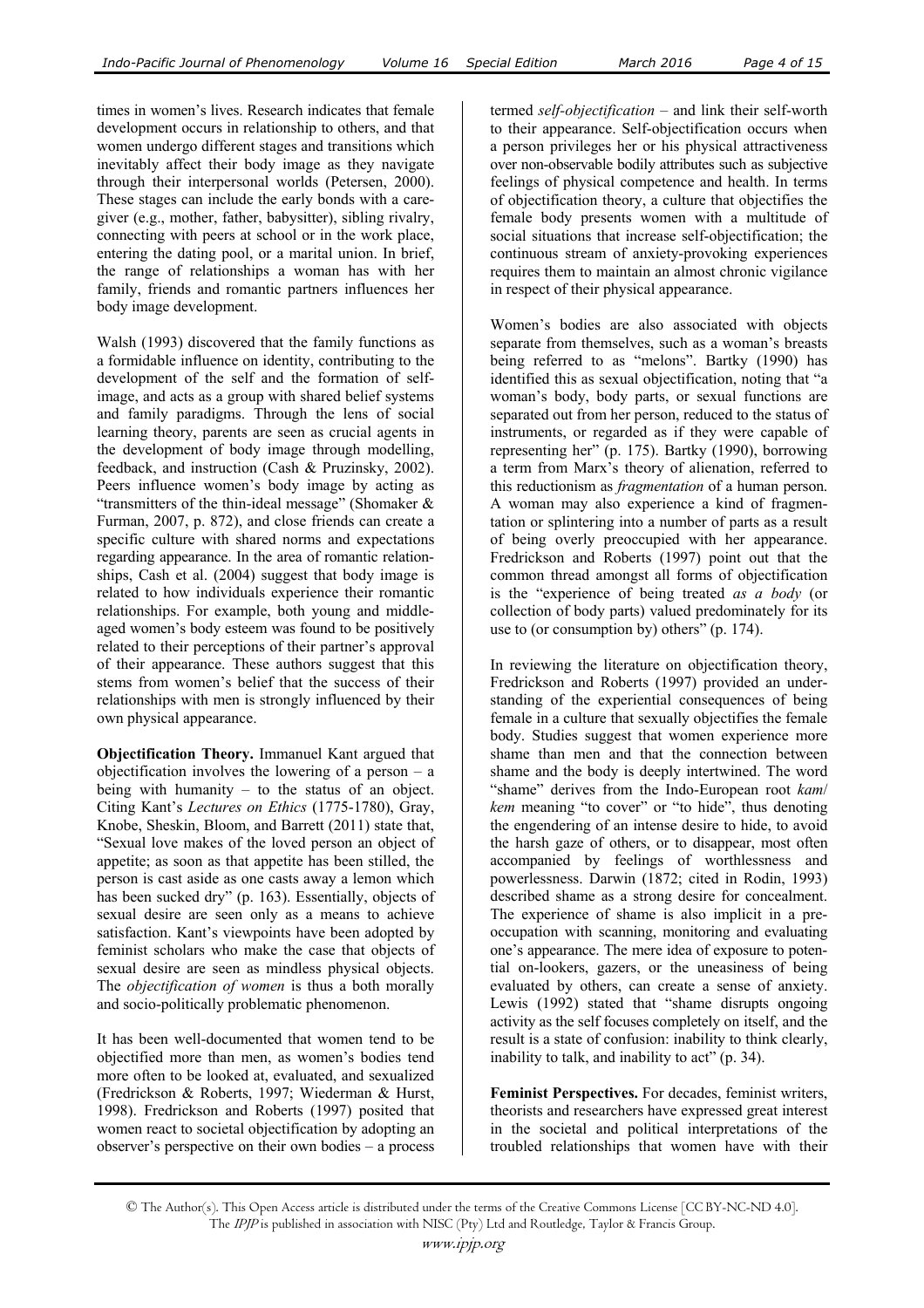bodies (Dionne, Davis, Fox, & Gurevich, 1995). As Shildrick and Price (1999) state, "Feminism has long seen its own project as intimately connected to the body" (p. 4). Some feminist writers interpret the preference for thinness politically as a societal undermining of women's professional achievement and a reaffirmation of sex-role stereotypes. The body has served as a locus of control in women's lives (Cash & Pruzinsky, 2002), and women's normative discontent with their bodies is seen as a social phenomenon.

Feminist scholars have contended that cultural norms and expectations encourage girls and women to be attentive to and psychologically invested in their physical appearance, which can undermine their wellbeing and contribute to eating dysregulation, depression, and other psychological difficulties (Cash, Ancis, & Strachan, 1997). Mary Wollstonecraft (1792), who is considered to be the founder of feminism, asserted that women's preoccupation with appearance was due to impoverished education, domestic subjugation, and vain pursuits toward which women were directed by their culture. The feminist perspective reaffirms the declaration that a woman's self-worth, ability, and livelihood are not centred on her physical appearance.

Peterson, Grippo, and Tantleff-Dunn (2008) proposed that acquiring a feminist identity should protect women from negative feelings about their bodies, given that feminist women are more attuned to recognizing and resisting oppressive cultural messages. For example, women are encouraged to refute the message of the importance of thinness, question traditional societal and cultural roles, and develop more empowering selfdefinitions based on other attributes such as their intelligence or creativity. Feminist ideology thus emphasizes that a woman's self-worth should not be determined by her physical appearance.

Proponents assert the need for interventions that deviate from focusing mainly on symptom reduction and instead facilitate women's positive and healthy development through self-empowerment. Peterson et al. (2008) posit that feelings of powerlessness may lead a woman to rely on external evaluations of her body as well as to control her eating behaviours. In contrast, feelings of empowerment may decrease the likelihood that a woman will internalize society's messages regarding attractiveness and hence develop schemas that highlight the importance of appearance. Overall, what is suggested is that feeling empowered in one's life may translate to reduced self-objectification and, in turn, to a decrease in negative evaluations of body image.

**Life-course Perspective.** The life-course perspective refers to a multidisciplinary paradigm for the study of people's lives over time. The professional literature virtually ignores bodily aging to the point where research on this topic seems to be taboo, and when

researchers do focus on aging bodies, the emphasis is on the loss of function, illness, and disease (Gullette, 1997; Slevin, 2010). In attempting to better understand women's experiences in relation to their aging bodies, contemporary researchers have incorporated a lifecourse perspective into their study of body image.

The process of aging is accompanied by the accumulation of wisdom gained through life experiences and thus leads to an enhancement of personal growth. Tiggemann and Stevens (1999) found that, as women grow older, the experience and meaning of their bodies tends to change, and the importance of physical appearance, as opposed to satisfaction with it, diminishes with age. In particular, women in their 60s may begin to be viewed as "old" and are therefore beyond sexual objectification by others. In this way, aging may diminish self-objectification. Furthermore, functional aspects rather than physical aspects of the body, such as eye-sight and mobility, often become much more salient.

Tiggemann and Stevens (1999) concluded that the meaning of weight and appearance changed with age, so that, as women grow older and experience gains in occupational identity, financial independence, and other advances in their lives, physical appearance becomes less important and does not have a significant impact on their sense of worth or self-esteem. Banister (1999) conducted an ethnographic study of 11 midlife women (ages 40-53), the results of which suggest that, as women grow older, they experience a sense of loss with regard to their youthful physical appearance. More positively, however, the women in this study developed self-compassion and enhanced spirituality. The women reported significant changes in their self-definitions as a result of the developmental phase of midlife. The study demonstrated that the process of aging carries with it a sense of redefining identity by getting in touch with more deeply held values within.

**Phenomenological Perspectives.** The human body and body image have been viewed in different ways depending on the particular theoretical approach of the observer (i.e., psychoanalytic, physiological, postmodern, socio-political, existential-phenomenological, or neuropsychological). For decades, scientific psychology maintained "a strict division between body and mind, behaviour and experience", with the separation of the mind from its bodily connection ignoring the subjective aspects of that connection (Moss, 1989). Rather than considering the human body to be separate from mind and experience, phenomenological psychology offers a holistic viewpoint that looks at the human being as "a unity of body and mind, behaviour and situation" (Moss, 1989, p. 63).

A phenomenological view of body image was first

<sup>©</sup> The Author(s). This Open Access article is distributed under the terms of the Creative Commons License [CC BY-NC-ND 4.0]. The IPJP is published in association with NISC (Pty) Ltd and Routledge, Taylor & Francis Group.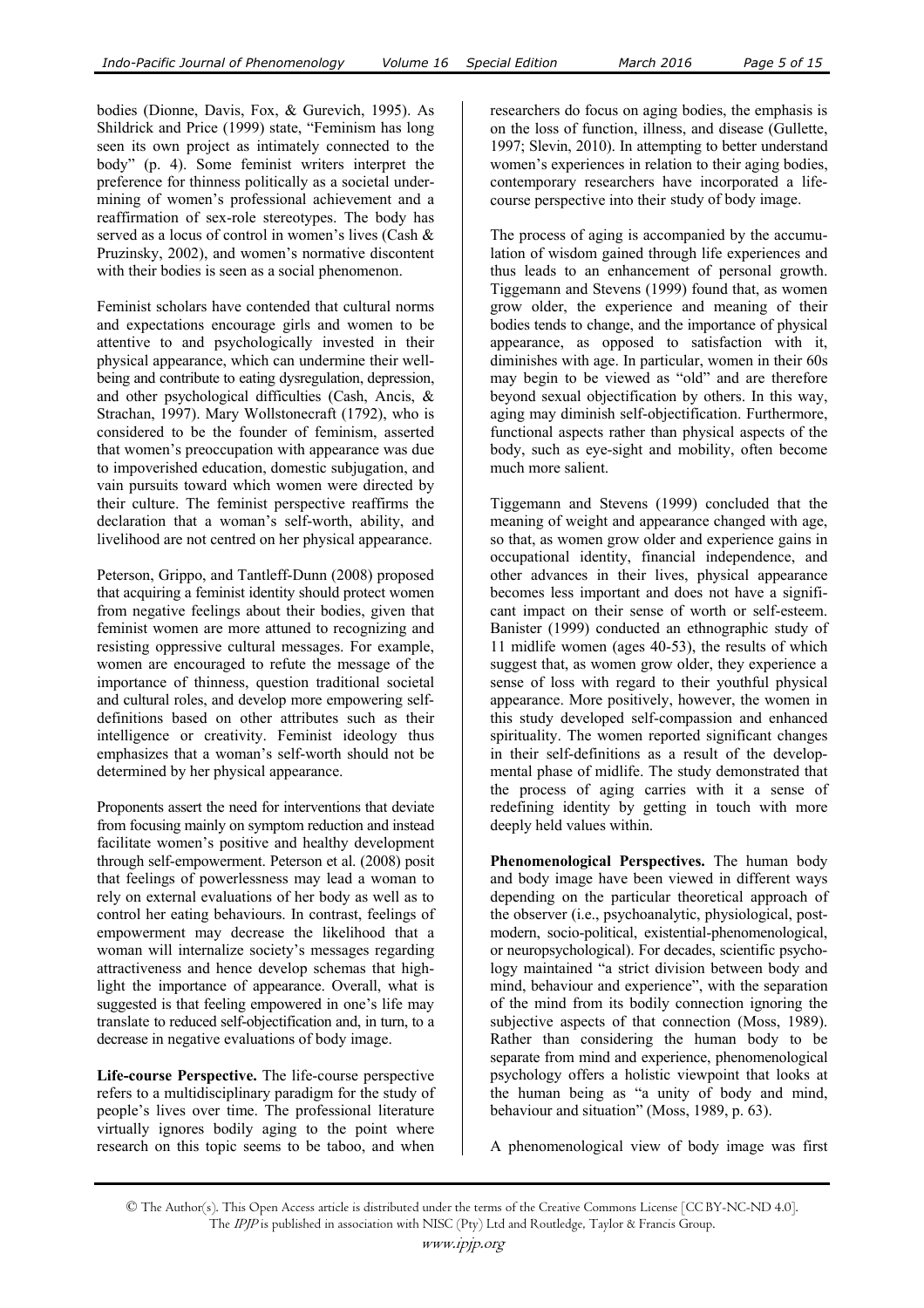outlined by Maurice Merleau-Ponty (1945/1962) who pointed to the pivotal role of perception in understanding human experience, and viewed "the body as the vehicle of being in the world" (p. 82). Merleau-Ponty in fact emphasized the body as the primary site for knowing the world. He claimed that the body and that which is perceived could not be disentangled from one another. He termed the individual's body, as it is lived and experienced, a *lived body* or *own body*. Merleau-Ponty proposed that the perception of the body occurred not at the level of reflective knowing, but at a prereflective level, which is considered to be the taken-for-granted realm in which humans act and experience prior to thinking about their action (Moss, 1989). In other words, before reflecting upon and knowing about our bodies, we live our bodies, consequently having an understanding of our bodies that allows us to move and act in the world without conscious thought. According to Merleau-Ponty's supposition:

Human space is prereflective, which means that we move about in it, orient ourselves in it, experience it, and live it before even thinking about it. We falsify human action and experience when we treat them theoretically as if they occurred in and are determined by the objective physical setting. If we wish to comprehend an individual's actions, we must comprehend this space about the person – as he or she experiences it. (cited in Moss, 1989, p. 74)

The world and person are unified, each influencing the other, forming a unified dance, a union that is in constant motion. Regarding the environment and the person's experience, as one changes so does the other. In the truest sense, they co-constitute one another (Valle, King, & Halling, 1989).

While the body may be tangible, body image, as a sense of embodiment, is an elusive concept. An individual's experience of body image is limitless; it is a felt sense with no boundaries that is difficult to describe in words. The plethora of definitions of body image attests to this complexity, and debate remains ongoing as to whether body image is static or flexible in nature. In any case, body image as an experience is constantly in flux, being dependent on the influence exerted by many factors in one's current context, whether they be familial, sociocultural, religious, political, and/or relational. Elaine Scarry (cited in Marshall, 1996) succinctly elucidates the elusive and indefinable nature of bodily experience: "The less bodily experience is discussed, the harder it is for us to grasp the reality of others' experiences; the pains of torture, the extraordinary sensation of a contraction, an orgasm, all these 'flicker before the mind then disappear'" (p. 4).

## **Rationale for Current Research**

Given the current societal situation, and in light of the theory and research that has been offered to date, the field of psychology stands to benefit from studies that investigate the lives of those women who are in the process of becoming less obsessed with their bodily appearance. While numerous studies have produced useful knowledge, body image research has tended to be narrowly focused and pathologizing. In this regard, Cash (2004) asserted that "The field must build upon yet transcend the narrow focus and capture the rich diversity of human experience of embodiment" (p. 2). The present study attempted to bridge this gap and give voice to women's own experience of living in their bodies in a culture that is harshly oppressive. In doing this research, my hope was to point to better ways in which to conceptualize the problem of, and implications for working clinically with, women who would like to become less obsessed with their bodily appearance, thereby placing less value on their physical appearance as a measure of their self-worth.

The multifaceted nature of body image lends itself to being explored from an existential-phenomenological perspective. In phenomenological research, according to Merleau-Ponty (cited in Moss, 1989), the person is considered an embodied "being in the world" (p. 63). This means that human action and human experience are not regarded as split and studied independently of each other. Examining the experience of body image from a holistic perspective entails looking at the human being as a unity of body, mind, behaviour, and situation (Moss, 1989). This approach informed my decision to gather personal descriptions of women's experiences that would include the essential context in which a women's body image develops.

This investigation went beyond the objective nature and goal of most clinical studies. My beginning premise was that the essential constituents that would be uncovered in the analysis of the participants' narratives would provide a deeper insight into the experience under investigation, subjective experience being fundamental to understanding the part played by the perception of body image in the psychology of women. I anticipated that the strategies derived from the findings would be useful in helping others to pursue a healthier and more balanced relationship with their own bodies. In this regard, practitioners or mental health professionals who find themselves working with individuals struggling with acceptance of their body image, or with individuals who have a desire to be more identified with other aspects of their being, would find this study helpful. The findings would then serve as a reference guide for clinicians working with clients who would like to be more accepting of, or less obsessed with, their bodily appearance, provide some relief for those individuals

<sup>©</sup> The Author(s). This Open Access article is distributed under the terms of the Creative Commons License [CC BY-NC-ND 4.0]. The IPJP is published in association with NISC (Pty) Ltd and Routledge, Taylor & Francis Group.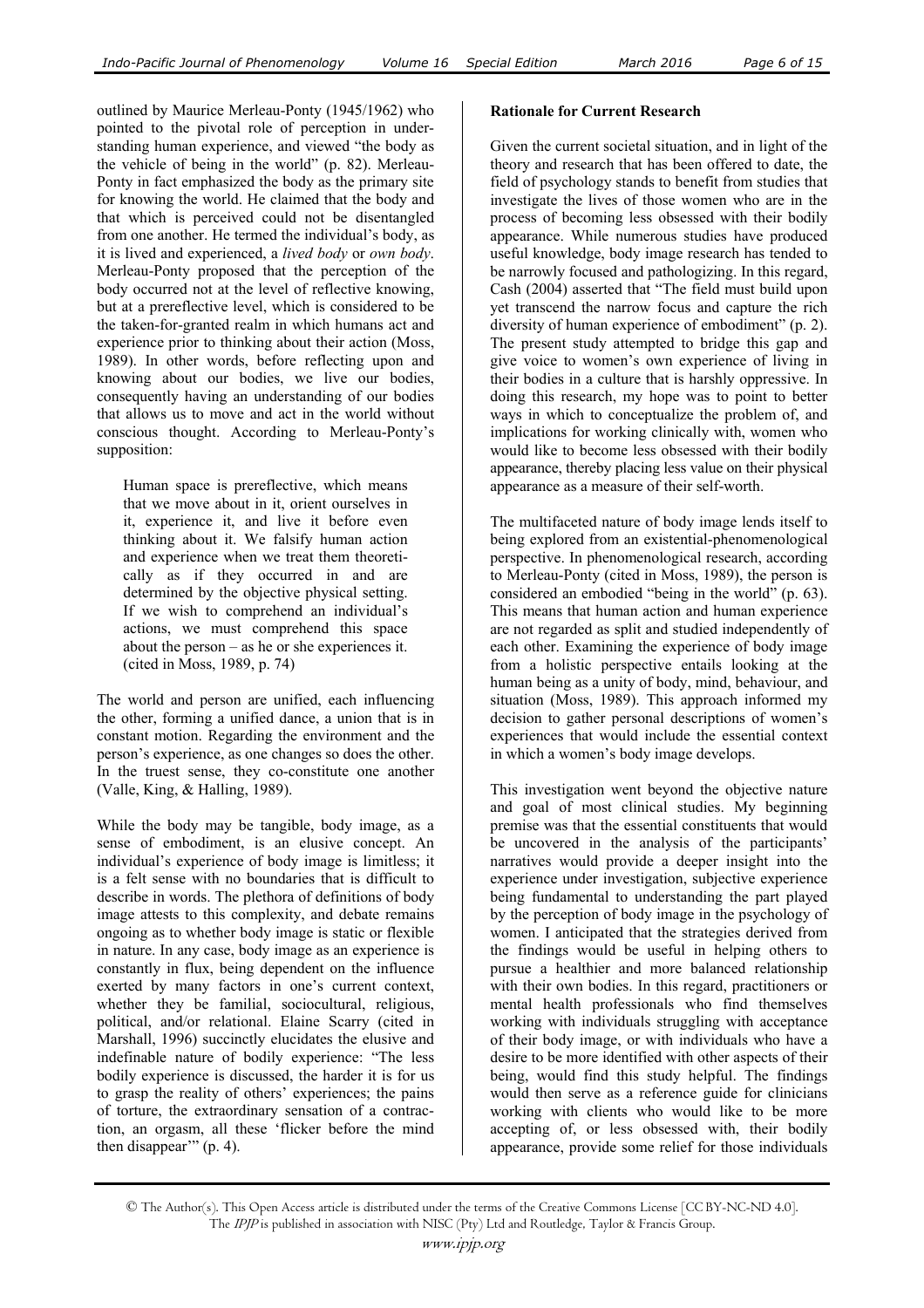who continue to be obsessed with their physical appearance, and offer insight into clients' own lives that would come from hearing the experiences of others, perhaps giving them some reassurance that they are not the only ones struggling and working to accept their bodies.

## **Research Methodology and Design**

The methodological approach of phenomenological psychology seeks to capture lived human experience (van Manen, 1984) and aims to explicate the essence, structure or form of that experience as revealed through descriptive and self-reflective techniques. Phenomenological psychology seeks to disclose the deeper meaning structure of experience rather than only describing its more surface and factual form. The methodology relies on the perspective that reality is co-created by the individual and the world that the individual is living in and interacting with. This dialogue is the basis of "lived experience", the realm of human experience that includes behaviour, body, situation, and the unity of body and mind. Furthermore, phenomenology presents the idea of the lived body, providing a perspective on how each of us as human beings live our body as an embodied being-inthe-world (Moss, 1989). According to Polkinghorne (1989), "The locus of phenomenological research is human experience, and it approaches topics of interest to psychology through their presence in conscious awareness" (p. 45). Phenomenological psychology aims to arrive at a deeper understanding of the nature or meaning of our everyday experiences by revealing the prereflective structure or essence of that experience, and hence by asking "How does meaning present itself to experience?" (p. 45).

Given that phenomenological research attempts to bring life to human experiences, its approach is ideally and logically suited to the present study. By its nature, phenomenology transcends the obvious and taken-for-granted, attempting to uncover deeper realities and elucidate the essence of human experience.

Seven women participated as co-researchers in this study. In phenomenological research, the terms coresearcher, research partner or co-participant are often used to acknowledge that the researcher and participant are both essential to the research process. As Polkinghorne (1989) noted, "People are not to be treated as experimental objects for the use of the researcher; the role and responsibility of the participants is to share their experiences with the researcher" (p. 47).

## **Data Analysis**

The phenomenological analysis of the descriptive data was based on the suggestions and methods offered by Colaizzi (1978), Giorgi and Giorgi (2003), Polkinghorne (1989), and van Kaam (1966), and proceeded with the process of containing biased interpretation of the data by bracketing preconceived assumptions and expectations. The explication of the data unfolded in the following sequence: (a) to gain familiarity with the narrative flow, the written protocols were each read through to get a felt sense of the whole without making interpretations at this stage; (b) with the bracketing process continuing, the descriptions were then delineated into meaning units; (c) the meaning units were then translated into psychological language representing condensed expressions of meaning; (d) the aggregated meanings were condensed into clusters of themes and labelled; (e) using imaginative variation, elements comprising the essence of the phenomenon were identified, with the clusters of themes then being synthesized into a single theme; and (f) an integrated description of the essential elements that identified the focal experience was developed. Details of the analysis can be found in Kirby (2014).

## **Results**

The analysis revealed the following seven constituent themes describing women's experience of becoming less obsessed with their bodily appearance:

## *1. Feeling an initial rejection of one's bodily appearance*

The first theme involves a feeling of initial rejection of one's bodily appearance, including feeling horrified, disgusted, and confused. Although the rejection manifested in different ways – self-rejection, feelings of disgust toward one's physical appearance and or personal being, feeling foreign or out of place in one's body, and perceived rejection from others and the larger society – the paramount experience was the feeling of rejection of oneself. The words that the women used to describe their bodies seem to reflect an experience that overrides all clarity, compassion and self-love, leaving these women feeling defective and rejected. Statements included:

"*I think I got stuck sometimes thinking thinness was a known standard that I was not meeting, which made me feel defective*."

"*I had internalized my body being disgusting … which made me reject anything that was positive about my body*."

"*I cried when my hair was chopped off! ... A feeling of heaviness came upon me …I felt naked and ugly*."

"*I was a failure and I was a mess not because of my brain or my intentions. I was a disaster* 

© The Author(s). This Open Access article is distributed under the terms of the Creative Commons License [CC BY-NC-ND 4.0]. The IPJP is published in association with NISC (Pty) Ltd and Routledge, Taylor & Francis Group.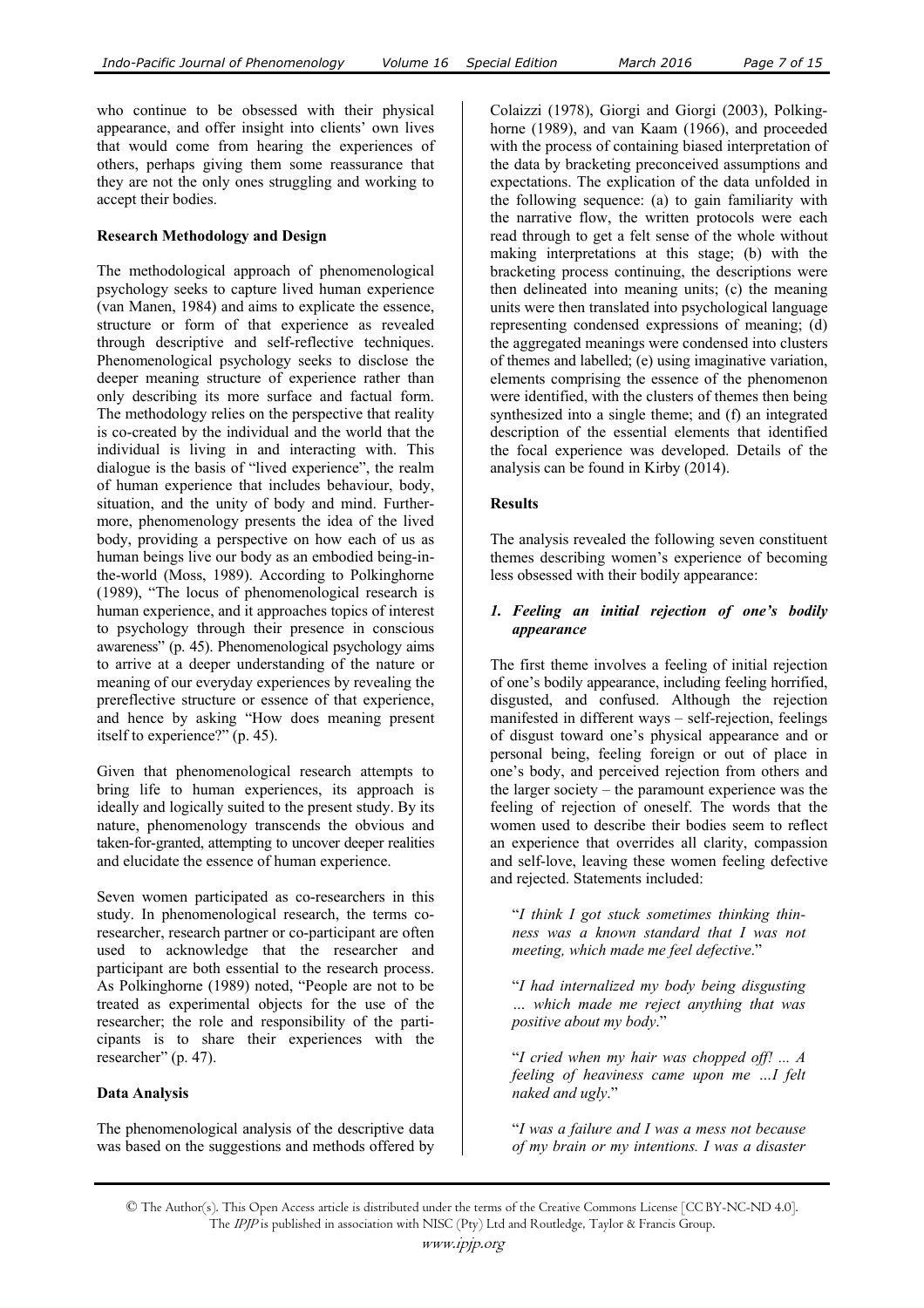*because of the way I looked and the way I wore clothes; I believed I was not a normal girl*."

"*I remember not ever feeling ok to wear shorts because I thought I was too fat. … I've struggled with feeling comfortable with my body*."

#### **2.** *Feeling the need to understand how one came to be obsessed with one's bodily appearance*

A second theme involves the need to understand how one became obsessed with bodily appearance. The women in the present study expressed a desire to unearth or expose the aetiology of how they came to be obsessed in the first place. In the process, it became apparent that they had reviewed their lives, particularly the earlier years, seeking to uncover answers and remnants to help them understand the nature of their obsession. Evident were periods for each of doubting and questioning herself and taking a personal inventory of past encounters, situations (specific or general) and circumstances that played a role in the obsession. The women went back to describe segments of their lives – for example, 5-10 years of age, the teenage years, early adulthood – and then advanced to the present time. The aspect of time and chronology appeared to be specific, as the need/ desire to understand one's obsession emerged as the most descriptive constituent theme.

It appears that needing to know how one became obsessed is a necessary part of the process of moving beyond it. This revealing process appears to allow one to have further awareness and knowledge of where one has been with the hope of reshaping one's future. One participant stated: "*Understanding how I became obsessed with my bodily appearance was important to reduce my shame*."

#### **3.** *Feeling more content*

A third theme is feeling more content with oneself. This is accompanied by feelings of confidence, accomplishment, "bravado" (implying bravery or boldness), and hope with regard to one's future. One of the women said that, as she "enters back into her body", a sense of increasing confidence and bravery is gained in the process. As she becomes more comfortable with her inner self or being, she starts to feel more content with her physical body. Another coparticipant noted, "*I feel my personal happiness within has changed how I feel on the outside*."

Feelings of accomplishment arise from overcoming struggles and battles that affect one's body image, such as with an eating disorder. Statements included:

"*I'm hopeful though, and I'm proud of how far I've come*."

"*I definitely could lose more weight, but I am feeling more content with my body and who I am. I feel if you are happy within yourself, you are happy on the outside*."

"*I've made a lot of progress and feel better about myself now than I ever have in my life*."

"*Over the years, I've become much more comfortable in my own skin*."

#### **4.** *Feeling accepting toward oneself and from others*

During the process of becoming less obsessed with her bodily appearance, a woman feels accepted by others and/or possesses an accepting attitude toward her own self. This feeling may be part of accepting that one is addicted; one co-participant said, "*I know that I am an addict. I know that only I can control that addiction*." Co-participants expressed a feeling of acceptance for what lies in front of them; they were able to see things for what they really are, to face subjective or objective realities, and ultimately to accept their physical forms.

Acknowledging or perceiving that others have accepted her comforts a woman. For example, feeling accepted by a spouse or loved one was important to one co-participant who said, "*I know I'm not perfect, but I also know perfect is in the eye of the beholder. If you ask my husband, he would say I'm perfect just the way I am … and I choose to believe that, of course*." The "wonderful messages" that are received from loved ones in the present can feel more real and genuine than other messages received in the past. Another co-participant expressed it this way: "*I started trying to see myself through her eyes, which was hard but also ended up being really affirming*."

In addition, acceptance comes in the form of selfaffirmations and self-care. As a woman uses selfaffirmations and self-care strategies in her daily practice, she seems to develop an increasing selfacceptance. It appears that these women valued themselves enough to start engaging in self-care practices in the first place. It is quite possible, however, that a woman may value herself before she gains a significant degree of self-acceptance.

Examples of such self-affirming practices include the reframing of negative thought patterns, gaining a support system (e.g., family, friends), practising prayer or mindfulness, and having compassion for oneself. The emergence of self-care practices opens the door to a more affirming, healthier self-talk and a gentler inner voice – "a recapturing of an inner goddess". As one co-participant put it:

*I've become a good friend to myself. My inter-*

<sup>©</sup> The Author(s). This Open Access article is distributed under the terms of the Creative Commons License [CC BY-NC-ND 4.0]. The IPJP is published in association with NISC (Pty) Ltd and Routledge, Taylor & Francis Group.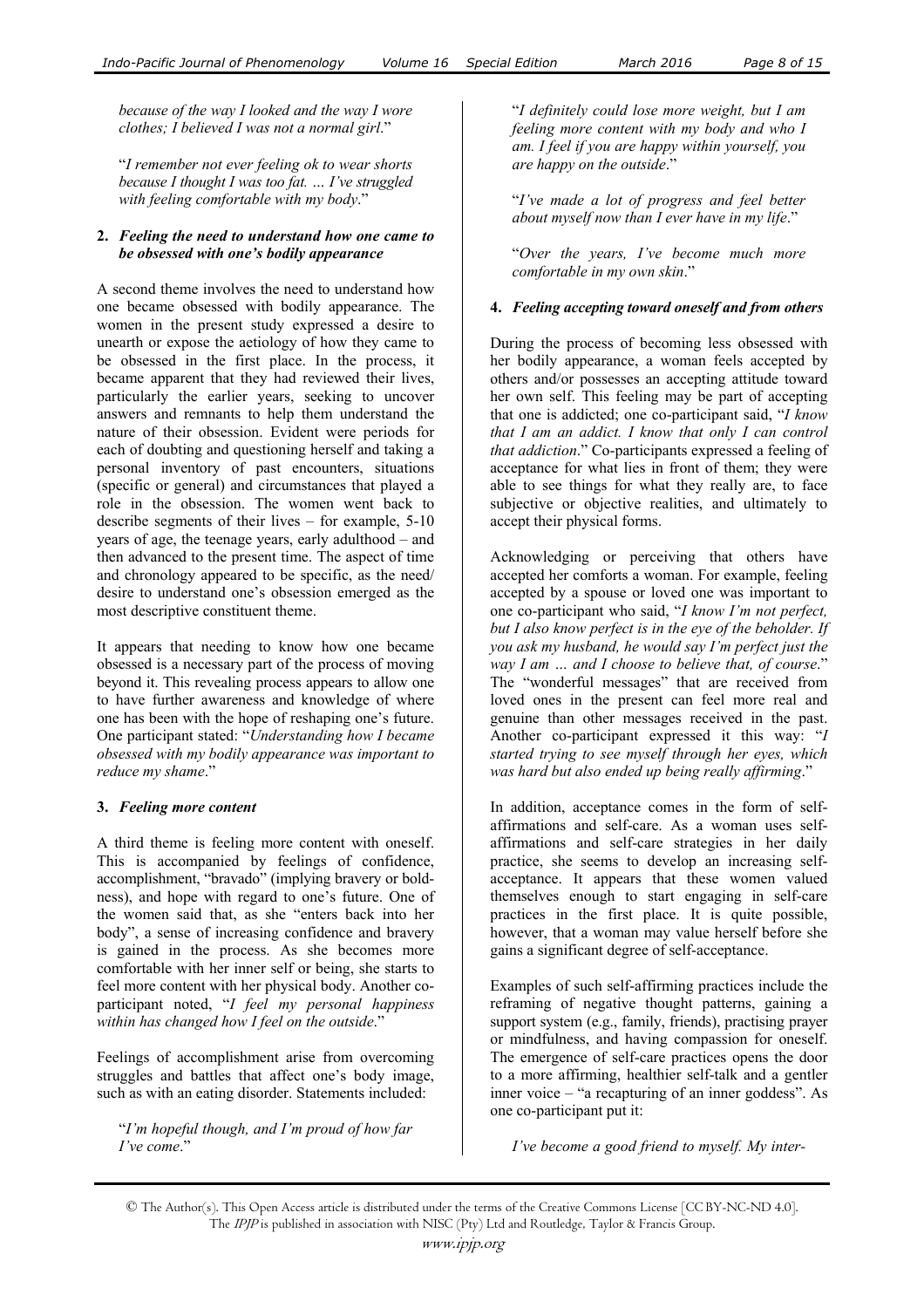*nal chatter and self-loathing script has almost faded away. It has been replaced with my truth and my identity, and I learn now to sit with my mistakes, missteps, and self-judgment. I breathe it away. I pray. I reflect on my blessings and remind myself to play, dance, and smile*.

#### **5.** *Recognizing that external factors have a psychological impact on one's relationship with one's body image*

Co-participants also recognized that external factors have a psychological impact on their relationship with their body image. These external factors included the early influences of a mother's critical eye, a critiquing gaze from a stranger, an unfriendly comment from a friend, the negative remarks made by a spouse or significant other, and the demands from sociocultural systems (e.g., school, religion, family environment) or society in general. Their close relationships with friends, family and significant partners have a powerful impact on how women view themselves and others in the world, with both far-reaching and long-lasting effects on them in either positive or negative ways.

Specifically, from the experiences shared by the coparticipants, a mother's critical reaction, whether verbally or nonverbally, toward her daughter's physical appearance, can significantly influence the way she views her body. As one co-participant shared:

*I was somewhat pudgy, but I was not aware of or bothered by it. However, my mother was. She has always, as long as I can remember, been a health food and health conscious person … . Well she didn't think my weight was healthy so she put me on the Herbalife diet by the time I was in high school. I lost 30 pounds on that diet, but I resented having to be on that diet*.

Another co-participant had a similar experience: "*My mother spoke constantly of my big feet, funny walk, my stringy hair, my disgusting posture, and I bought into her opinions because, well, because she was my mother and mothers in those days were always right*." These are two examples of how a mother's critical message influenced her daughter's self-image. The adult who is reflecting back on these times as a young girl is left with remnants of memories of rejection and resentment. A third woman spoke of her experience at a private school where the nuns inspected and rejected her appearance, which then influenced her mother's decision to cut her hair. This new hairstyle was disruptive for a young girl who later realized that it was done by those who were attempting to conform to the standards and ideals of the culture.

Conversely, a positive comment made by a significant

partner can have beneficial and even healing effects for a woman struggling with body image. One coparticipant stated, "*She gave me wonderful messages that felt more real than those other things I had read in the past. ... I started to see myself through her eyes, which was hard but also ended up being really affirming*."

#### **6.** *Subjecting oneself initially to maladaptive, compensatory behaviours of coping with the internal turmoil*

Women in the process of becoming less obsessed with their bodily appearance may initially endure periods of self-defeating behaviours, possibly as a way to cope with the internal turmoil elicited by the obsession. Examples are self-punishment through over-restrictive dieting, deprivation of nourishment, starvation, extreme exercise and workout routines, wearing extremely restrictive clothing, and addictive eating habits that can lead to eating disorders. As one co-participant noted, "*My exercise became almost obsessive as I was spending 3 hours at the gym daily. Every calorie was counted, every morsel weighed. The eating habits became extreme and the body stores depleted*." Another stated that "*I have struggled with feeling comfortable with my body and have gone through extreme workout phases along with different diets*." A third co-participant shared her experience with calorie restriction:

*I did serious calorie restriction as a young adult, which worked to help me drop pounds, but I was also hurting my organs. This went as far as having chest pains, at which point I knew I couldn't keep it up anymore. I needed a healthier way to be satisfied with myself*.

One woman courageously revealed her candid story about her struggles with food, the tumultuous relationship with her mother, and what ultimately led to a severe and undiagnosed eating disorder. The resentment toward her mother and the internal pain turned into self-punishment, and food was the means. A concealment of maladaptive behaviours ensued due to the overwhelming feelings:

*It was in high school that I realized that I could punish my mother by not eating her food … . Now food stopped being a means to satisfy hunger. It was a weapon I could use to punish my mother; it was reward and a consolation. ... Overwhelmed with guilt and fear, I would starve myself for another two weeks*.

These women may also engage in compensatory behaviours to alter their physical appearance. In one woman's case, for instance, buying certain clothing in order to appear more "voluptuous" in the opinions of

<sup>©</sup> The Author(s). This Open Access article is distributed under the terms of the Creative Commons License [CC BY-NC-ND 4.0]. The IPJP is published in association with NISC (Pty) Ltd and Routledge, Taylor & Francis Group.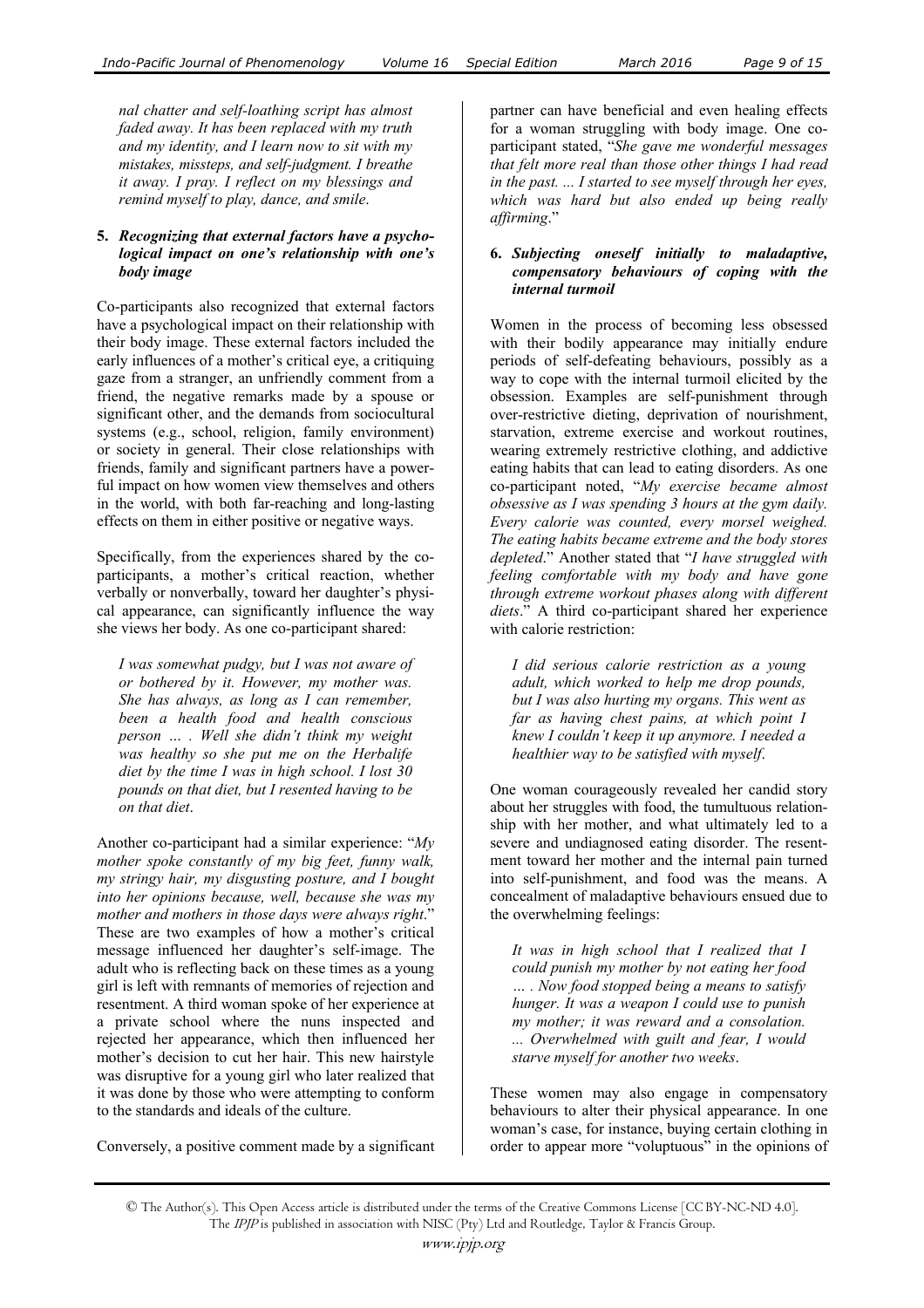others was a compensatory behaviour. Another stated:

*I think I compensated in other ways, like doing fun things with my hair (shaving it off or other punk styles), wearing clothes that were intentionally not trendy, and getting tattoos (starting at 16) that made me more excited about the skin I was inhabiting*.

#### **7.** *Encountering a force greater than oneself brings a shift in one's value and belief system*

Encountering a force greater than oneself, foreseen or unforeseen, brings a shift in one's perspectives and system of values and beliefs. A paramount aspect is the desire to obtain healthfulness and a sense of overall well-being. A medical diagnosis (e.g., diabetes or food allergies), experiencing severe pain, enduring somatic ailments, and facing imminent death may prompt an awareness to pay closer attention to one's health and what enters one's body. As one woman stated, "*But then I realized I was dying. I needed to stop obsessing about my body and about food. I needed to make a happy life*."

The discovery that she is bearing life also creates a shift in perspective, personal beliefs, and values. One co-participant proclaimed, "*Reality came at me like a freight train when I got pregnant*." This initially overwhelming and frightening situation soon developed into a recognition of her "self-absorption". She began working on "*becoming a better person, mother, daughter, friend, and as a result becoming a more beautiful person in and out*." Another co-participant – a conscientious mother-to-be who, at the time of the study, was months away from giving birth to her baby girl – commented poignantly:

*I have a baby girl on the way and it's important to me that I send the right message. I want her to know that beauty really is from the inside out. Being perfect and beautiful is really a feeling that cannot be measured by others' perception of us*.

A medical diagnosis can turn one's life into a battle for survival. Being faced with a dire situation requires a shift in lifestyle, greatly altering one's life. One woman said, "*When I changed my eating habits after finding out I had diabetes, the weight came off easily. I began exercising and taking my health more seriously*." Enduring painful somatic symptoms and the later discovery of a food allergy prompted another woman's journey of reconnecting with her body. This process required self-reflection, education, support, and the capacity to honestly assess the current situation (e.g., what was in her food cabinet), thus enabling her to make the changes necessary not only to survive, but to live. She stated, "*My concentration*  *now is to get back into healthy shape and to have more stamina for doing the adventure of life*."

#### **Summary and Discussion**

Based on these findings, there appears to be an initial feeling of rejection of one's body. A woman may feel defective, disgusting, a physical mess, foreign in her body, dirty, and ugly, and may harbour a need to understand how she came to be obsessed with her bodily appearance. A question arises – how and why do I feel this way? This appears to be related to Constituent 5, the recognition that external factors have a psychological impact on the relationship with one's body. External factors such as the media, culture, societal standards and interpersonal relationships can all be a trigger for a woman to harbour feelings of rejection toward herself. There is a recognition that these external factors impact both negatively and positively on a woman's emotional health and stability, as well as on how she views her body. As a way to cope with the internal turmoil, a woman may initially subject herself to maladaptive, compensatory behaviours such as extreme dieting, excessive exercise, depriving the body of nutrients, isolation, body-altering strategies, and disordered eating habits. It appears that these are all efforts to "make things better", to obtain homeostasis, to find a balance, to be accepted or loved, to cope with the emotional turmoil, or to respond to a critical family environment. Finally, encountering an event or a force greater than oneself – such as pregnancy, imminent death, or a serious medical diagnosis – brings about a shift in her value and belief system. This shift allows the woman to feel more content with her inner self and physical body, and to be more accepting toward herself as well as more open to experiencing being accepted by others.

In relation to the existing literature, it has been demonstrated that print media and television affect how individuals feel about their bodies (Thompson & Heinberg, 1999). A few of the women in this study specifically identified the media as threatening their self-worth, thereby affecting how they viewed their bodies. The pervasiveness of the media's unrealistic images results in increased concern with physical appearance, a factor echoed in the words of the coparticipants. Some of the women experienced recurring struggles with emotional turmoil (e.g., resentment, anger, anxiety, self-doubt, and low self-esteem) and had difficulties connecting with their bodies to the extent that their physical well-being was affected. This disconnect with their bodies and possible lack of awareness of their physical health manifested as food allergies, medical ailments, and other somatic symptoms. This finding aligns with another model, the feminist perspective, which proposes that being overly concerned with outward appearance can thwart

<sup>©</sup> The Author(s). This Open Access article is distributed under the terms of the Creative Commons License [CC BY-NC-ND 4.0]. The IPJP is published in association with NISC (Pty) Ltd and Routledge, Taylor & Francis Group.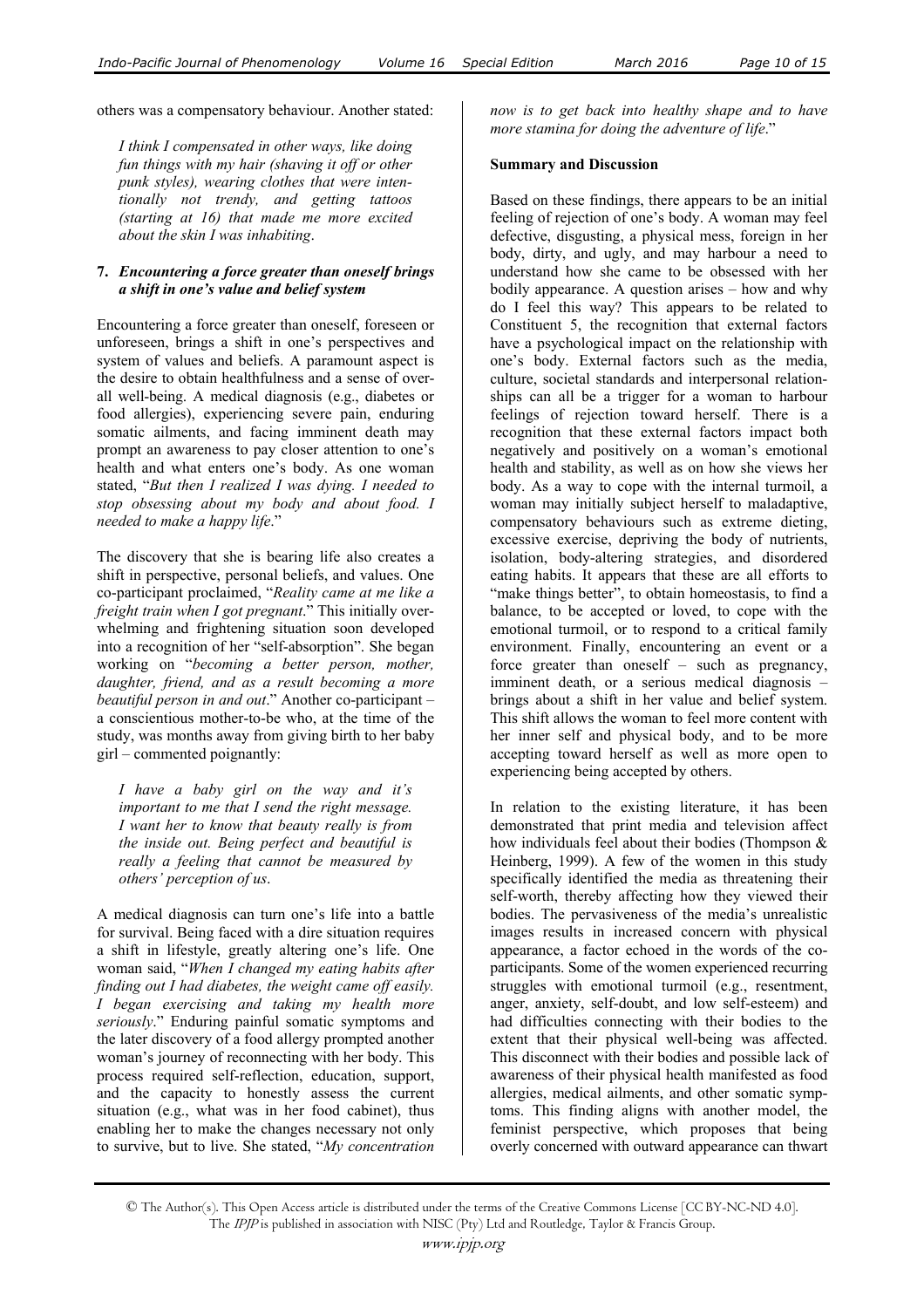or detract from other areas of one's life. That is to say, being overly concerned with one's outward, physical appearance can impede the intuitive connection with one's body and the ability to be in-tune with the body's signals and warning signs of ill health.

The present study illuminated some gaps in the field literature in the area of interpersonal processes, in particular in respect of the finding that interpersonal relationships with family, peers and significant others play a significant role in a woman's experience of becoming less obsessed with her bodily appearance. These findings accord with Cash and Pruzinsky's (2002) speculation that, while children are likely to be influenced by the behaviours of their parents, adults are more likely to be influenced by the behaviours of their friends and romantic partners. This seemed to be the case for the women in this study, as they were influenced by interpersonal relationships in both negative and positive ways. Over half of the women revealed that their mothers had exerted a particular influence on their body image at an early age. Prior research indicates that young females yearn to have a connection with their mothers and are influenced by their mother's values and lifestyles (Choate, 2007; Haworth-Hoeppner, 2000). Interpersonal relationships such as those with a supportive spouse, friend or significant other can nevertheless greatly enhance a woman's self-esteem, serving to combat self-devaluing internalized messages. Essentially, a woman is able to rewrite her script through positive interactions with another person, much like a corrective experience in psychodynamic terms.

The process of self-objectification has been found to have negative psychological and emotional effects on women such as prolonged anxiety (due to chronic vigilance and monitoring of the body), shame, fear, embarrassment, self-disgust, and an undermining of self-confidence (Fredrickson & Roberts, 1997). The women in this study experienced many, if not all, of the negative emotional states elicited by selfobjectification. One woman described how she felt "*angry, frustrated, and sad*" about the way women are objectified, stating, "*It was almost impossible to do anything about the damaging internalized messages*." It is a common experience for women to feel hopeless and powerless in the face of the media's onslaught of messages perpetuating the thin-ideal. A commonality between the position of Fredrickson and Roberts (1997) and the findings of the present study was that women often link their self-worth to their appearance, believing that self-esteem, success, and personal worth hinges on physical appearance.

Murnen and Smolak (2009) argued that women are wasting precious energy striving for an impossible goal. This striving can manifest as extreme workouts, restrictive diets, endless beauty regimes, concealing certain body parts, and harmful experimentation. Constituent 6, subjecting oneself initially to maladaptive, compensatory behaviours as ways of coping with the internal turmoil, best relates to this feminist notion. Although the women in this study did engage in various forms of maladaptive behaviours such as restrictive dieting and strenuous workout routines, are there in fact grounds to see this as a waste of precious energy? Perhaps this striving is in fact a necessary process that has to be endured in order finally to perceive the endless cycle and futile nature of selfinduced exhaustion that comes from pushing the body to extreme limits. One can only wonder if the women in this study would see these efforts as a waste of energy, or if they would perceive the time spent in such efforts as having some value, as an important part of their process of becoming less obsessed with their bodily appearance.

Peterson et al. (2008) have shown that feelings of empowerment may decrease a woman's likelihood of internalizing society's messages about beauty and developing schemas that highlight the importance of appearance. Self-empowerment has also been said to help in reducing self-objectification and body image disturbances in women. This notion was supported by the findings of this study, in that the women who reported feeling stronger, having a sense of increased confidence, and feeling more powerful, were found to be more critical toward the media's messages. One co-participant described her journey from selfjudgment to self-acceptance as one that comprised self-compassion and empowering self-talk. She called this compassionate side her "friendly soothing voice" in that it was a more "patient and kinder inner voice" that was speaking back to her.

The women in this study described the experience of becoming less obsessed with their bodily appearance as a process that is enduring and everlasting. This was a finding that relates to the concept of aging and the life-course perspective. As women develop a firm occupational identity and make advances in other areas of their lives in the course of growing older, physical appearance becomes less important and has a minimal effect on their sense of self-worth. This corresponds to Constituent 7, that relates to women experiencing a force greater than themselves in the form of pregnancy, imminent death, and various medical illnesses. These events, perhaps along with the process of maturation, created a shift in their values, perspectives, and beliefs. This shift allowed these women to view not only their physical bodies, but also society at large, differently.

### **Clinical Implications and Suggestions for Future Research**

Being obsessed with one's physical appearance leads

<sup>©</sup> The Author(s). This Open Access article is distributed under the terms of the Creative Commons License [CC BY-NC-ND 4.0]. The IPJP is published in association with NISC (Pty) Ltd and Routledge, Taylor & Francis Group.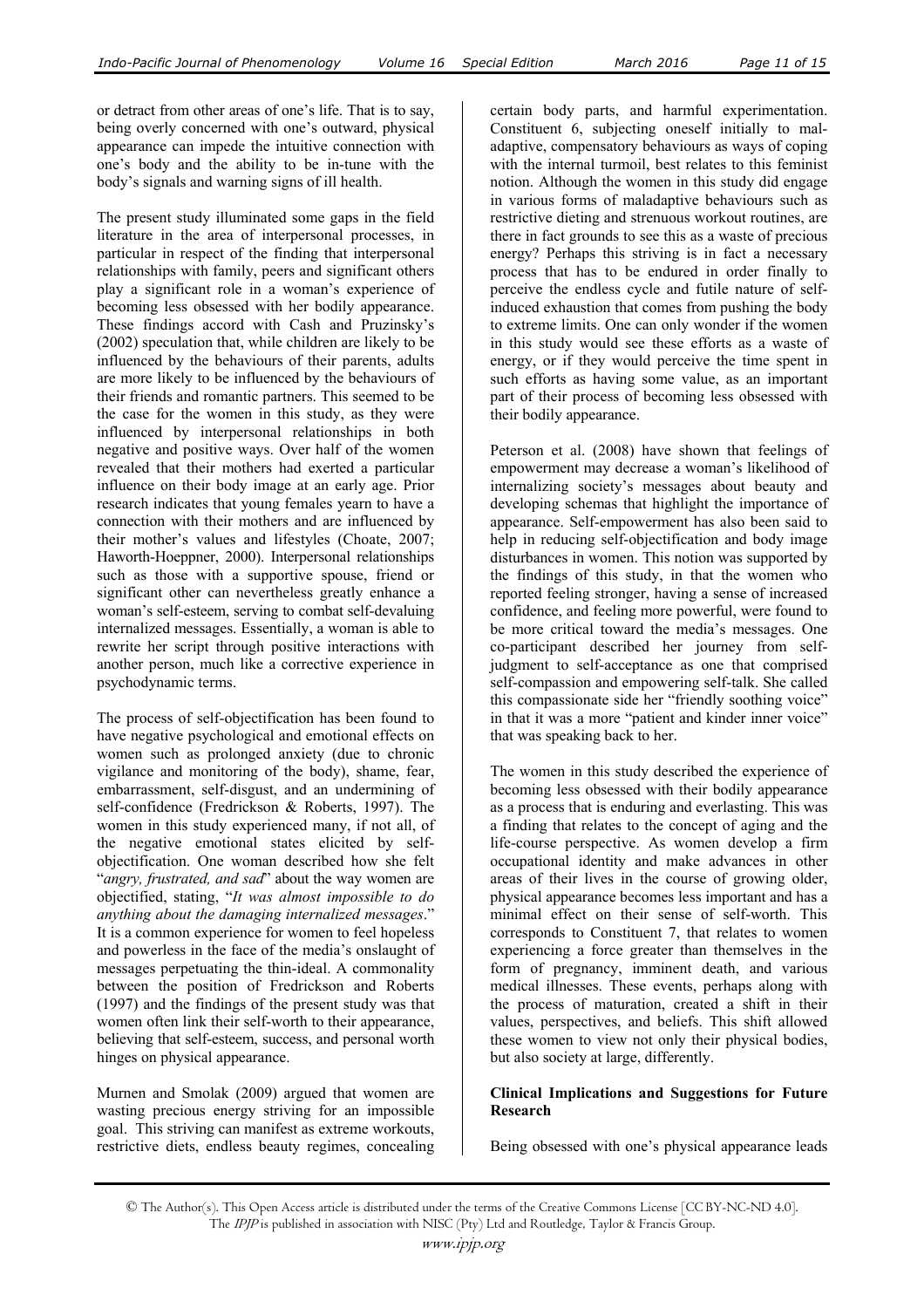women astray; essentially, they are left pointed in the wrong direction. While a woman is so consumed by her looks, she actually becomes more disconnected from her body's signals and warning signs, and the subtle language the body speaks. This disconnection has also been linked to many disturbances such as childhood and sexual trauma, depression and existential crisis. Being obsessed with her physical appearance leaves a woman feeling bewildered and perplexed, finding herself in the process of rejecting her body rather than being curious, prideful, and interested in its remarkable capabilities.

How might we approach this unfortunate situation? Providing a platform to help a woman emerge from her denial would be essential. It is thus important for clinicians to acknowledge the disconnection the woman has with her body and how awareness of this predicament is a powerful first step in addressing this issue. Allowing a woman to narrate her story through self-reflection inevitably creates an unfolding process to experience and release various emotions. Even though these emotions may be difficult or seem intolerable, they can be managed in a therapeutic way with a trusted clinician. It is important for clinicians to be attendant to the various maladaptive, compensatory behaviours that women may engage in to cope with their internal turmoil. A woman who is engaging in behaviours such as extreme dieting, starvation, intense workouts, and dangerous experimentation with her body, may be experiencing bodily distress that is grounds for real concern. These items could form the basis of an eating disorders assessment or risk-taking behaviour profile. The experiences of the women in this study – which include extreme deprivation of nourishment, starvation, extreme workout routines, wearing certain clothing, and engaging in addictive eating habits conducive to developing eating disorders – highlight the potential damage that may result from this way of being. Other potentially beneficial therapeutic interventions may include group psychotherapy, psychoeducation, and media literacy, as well as encouraging women to engage with a supportive community.

Further research might investigate the same focal experience with an adolescent population as well as with a larger sample of women comprised of mixed races, ethnicities, and different gender identification (e.g., self-identified feminist, lesbian, bisexual, queer). One might employ a cross-cultural perspective to compare women across cultures in an effort to reveal cultural differences and commonalities, or to identify distinctions between specific populations in relation to this experience. In respect of gender identification, prior research has neglected the lesbian and queer population as it relates to this particular issue. The current research indicates that identified feminist women have a lesser chance of experiencing body dissatisfaction. Further investigation of this finding would, however, be valuable. Lastly, a further avenue of research would be to study the male population using a similar premise and methodology in order to see in what ways similar experiences arise for men.

## **Referencing Format**

Kirby, J. K. (2016). An existential-phenomenological investigation of women's experience of becoming less obsessed with their bodily appearance. *Indo-Pacific Journal of Phenomenology*, *16* (Special Edition: *Contemporary Phenomenological Research on Key Psychotherapeutic Issues*), 15 pp. doi: 10.1080/20797222.2016.1164989

## **About the Author**

*Jennifer K. Kirby American School of Professional Psychology Argosy University, San Francisco Bay Area*  E-mail address: jenniferkkirby@gmail.com



Dr Jennifer Kirby received her PsyD in clinical psychology from the American School of Professional Psychology at Argosy University, San Francisco. Her professional and research

interests include women's issues, body image, health psychology, mindfulness practices, and addiction. Prior to entering her graduate studies, she worked in the corporate human resources industry and eventually decided that she wanted to interact with people on a deeper level.

Dr Kirby completed her postdoctoral residency at Kaiser Permanente's Chemical Dependency Services, where she currently remains as a psychologist assistant. She is committed to making contributions to women's issues and humanistic psychology. She currently resides in the Marin area and enjoys hiking, cooking, yoga, and spending time with her family and friends.

<sup>©</sup> The Author(s). This Open Access article is distributed under the terms of the Creative Commons License [CC BY-NC-ND 4.0]. The IPJP is published in association with NISC (Pty) Ltd and Routledge, Taylor & Francis Group.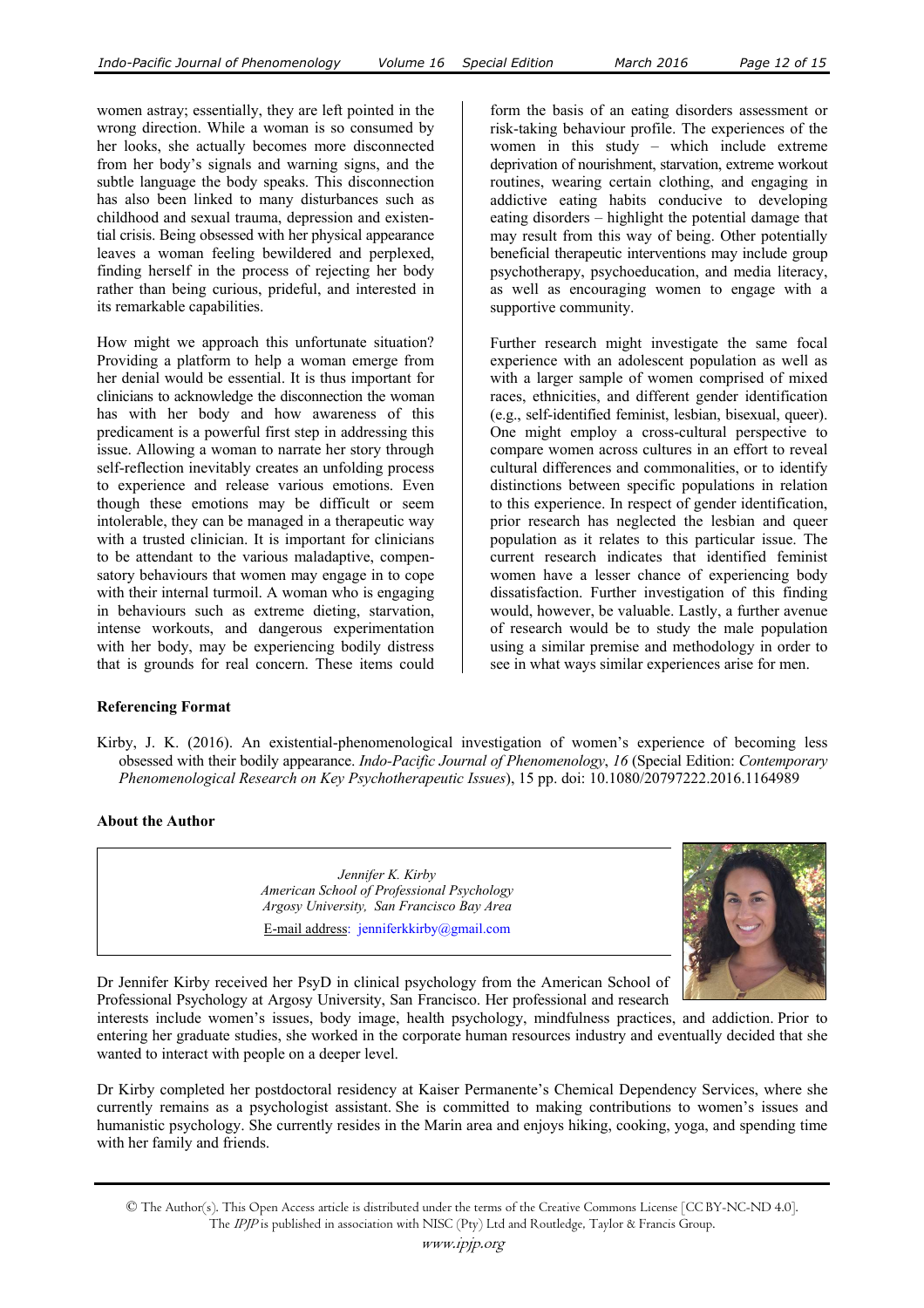#### **References**

- American Psychiatric Association (2000). *Diagnostic and statistical manual of mental disorders* (4th ed., text rev.). Washington, DC: Author.
- Banister, E. M. (1999). Women's midlife experience of their changing bodies. *Qualitative Health Research*, *9*(4), 520–537. doi: 10.1177/104973299129122045
- Bartky, S. L. (1990). *Femininity and domination: Studies in the phenomenology of oppression.* New York, NY: Routledge.
- Cash, T. F. (2004). Body image: Past, present, and future. *Body Image*, *1*(1), 1–5. doi: 10.1016/S1740-1445(03) 00011-1
- Cash, T. F., Ancis, J. R., & Strachan, M. D. (1997). Gender attitudes, feminist identity, and body images among college women. *Sex Roles*, *36*(7), 433–447. doi: 10.1007/bf02766682
- Cash, T. F., & Pruzinsky, T. (Eds.). (2002). *Body image: A handbook of theory, research, and clinical practice*. New York, NY: Guilford Press.
- Cash, T. F., Theriault, J., & Annis, N. M. (2004). Body image in an interpersonal context: Adult attachment, fear of intimacy, and social anxiety. *Journal of Social and Clinical Psychology*, *23*(1), 89–103. doi: 10.1521/jscp.23.1. 89.26987
- Choate, L. H. (2007). Counselling adolescent girls for body image resilience: Strategies for school counsellors. *Professional School Counselling*, *10*(3), 317–326. doi: 10.5330/prsc.10.3.x47524283143v335
- Colaizzi, P. F. (1978). Psychological research as the phenomenologist views it. In R. S. Valle & M. King (Eds.), *Existential-phenomenological alternatives for psychology* (pp. 48–71). New York, NY: Oxford University Press.
- Davis, C. (1990). Body image and weight preoccupation: A comparison between exercising and non-exercising women. *Appetite*, *15*(1), 13–21. doi: 10.1016/0195-6663(90)90096-Q
- Dion, K., Berscheid, E., & Walster, E. (1972). What is beautiful is good. *Journal of Personality and Social Psychology*, *24*(3), 285–290. doi: 10.1037/h0033731
- Dionne, M., Davis, C., Fox, J., & Gurevich, M. (1995). Feminist ideology as a predictor of body dissatisfaction in women. *Sex Roles*, *33*(3–4), 277–287. doi: 10.1007/BF01544615
- Duran, T. L., Cashion, L. B., Gerber, T. A., & Mendez-Ybanez, G. J. (2000). Social constructionism and eating disorders: Relinquishing labels and embracing personal stories. *Journal of Systemic Therapies*, *19*(2), 23–42.
- Dworkin, S. H., & Kerr, B. A. (1987). Comparison of interventions for women experiencing body image problems. *Journal of Counselling Psychology*, *34*(2), 136–140. doi: 10.1037/0022-0167.34.2.136
- Dyer, W. W. (1995). *Your erroneous zones: Escape negative thinking and take control of your life*. New York, NY: Harper Collins. (Original work published 1976)
- Eating Disorders Awareness and Prevention, Inc. (1999). Body image [Handout]. Seattle, WA: EDAP.
- Franzoi, S. L. (1995). The body-as-object versus the body-as-process: Gender differences and gender considerations. *Sex Roles*, *33*(5–6), 417–437. doi: 10.1007/BF01954577
- Fredrickson, B. L., & Roberts, T.-A. (1997). Objectification theory: Toward understanding women's lived experiences and mental health risks. *Psychology of Women Quarterly*, *21*(2), 173–206. doi: 10.1111/j.1471-6402.1997.tb00108.x
- Giorgi, A., & Giorgi, B. (2003). The descriptive phenomenological psychological method. In P. M. Camic, J. E. Rhodes, & L. Yardley (Eds.), *Qualitative research in psychology: Expanding perspectives in methodology and design* (pp. 243–273). Washington, DC: American Psychological Association.

<sup>©</sup> The Author(s). This Open Access article is distributed under the terms of the Creative Commons License [CC BY-NC-ND 4.0]. The IPJP is published in association with NISC (Pty) Ltd and Routledge, Taylor & Francis Group.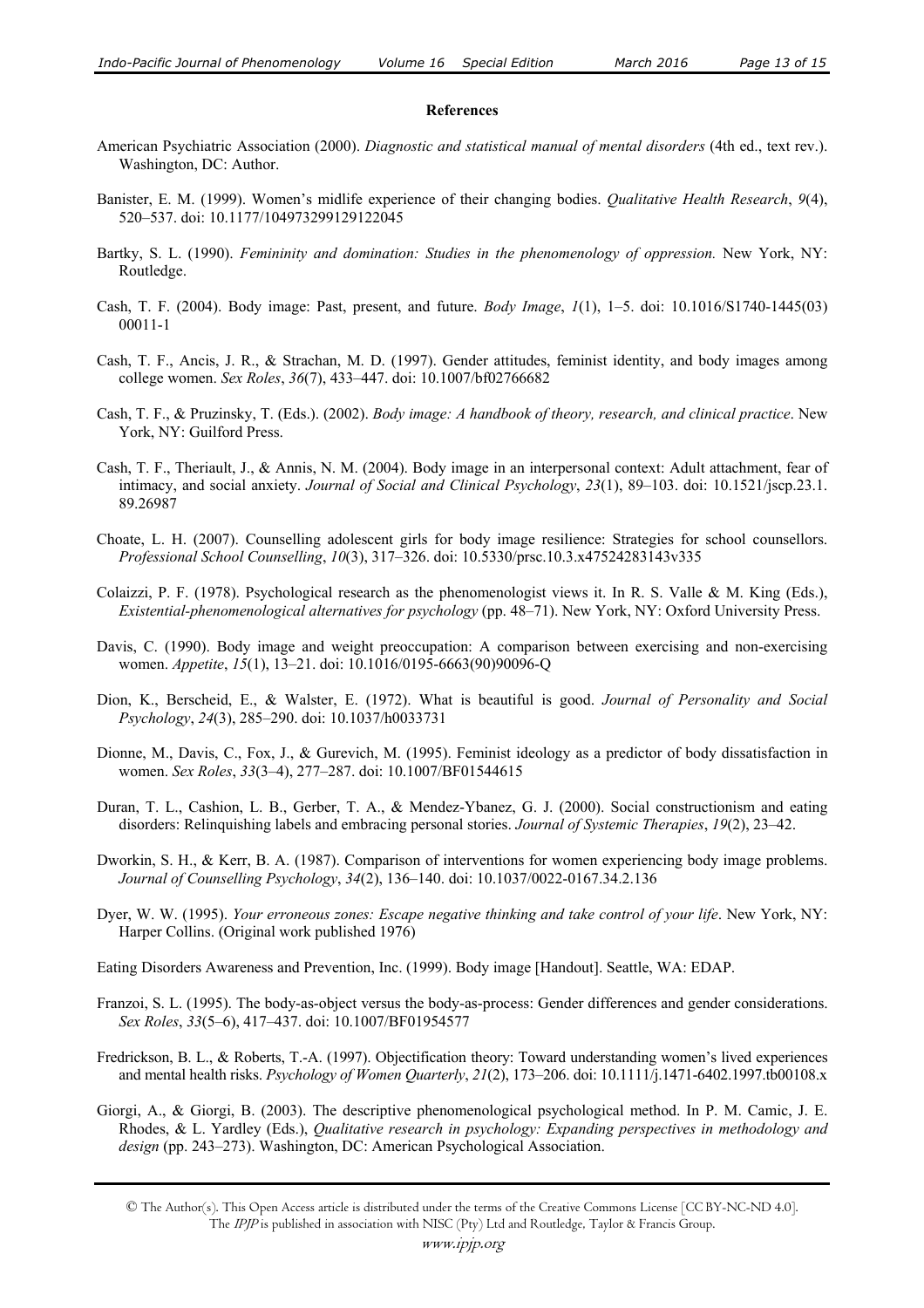- Gray, K., Knobe, J., Sheskin, M., Bloom, P., & Barrett, L. F. (2011). More than a body: Mind perception and the nature of objectification. *Journal of Personality and Social Psychology*, *101*(6), 1207–1220. doi: 10.1037/a0025883
- Gullette, M. M. (1997). *Declining to decline: Cultural combat and the politics of the midlife.* Charlottesville, VA: University of Virginia Press.
- Hart, E. A., Leary, M. R., & Rejeski, W. J. (1989). The measurement of social physique anxiety. *Journal of Sport & Exercise Psychology*, *11*(1), 94–104.
- Haworth-Hoeppner, S. (2000). The critical shapes of body image: The role of culture and family in the production of eating disorders. *Journal of Marriage and Family*, *62*(1), 212–227. doi: 10.1111/j.1741-3737.2000.00212.x
- Heinberg, L. J., & Thompson, J. K. (1995). Body image and televised images of thinness and attractiveness: A controlled laboratory investigation. *Journal of Social and Clinical Psychology*, *14*(4), 325–338. doi: 10.1521/ jscp.1995.14.4.325
- Hooks, B. (1995, August). Appearance obsession: Is the price too high? *Essence*, *26*(4), 69–71.
- Hurd Clarke, L. (2002). Older women's perceptions of ideal body weights: The tensions between health and appearance motivations for weight loss. *Ageing and Society*, *22*(6), 751–773. doi: 10.1017/S0144686X02008905
- Kirby, J. K. (2014). *An existential-phenomenological investigation of women's experience of becoming less obsessed with their bodily appearance* (Unpublished doctoral dissertation). American School of Professional Psychology, Argosy University, San Francisco Bay Area, Alameda, CA.
- Lewis, M. (1992). *Shame: The exposed self*. New York, NY: Free Press.
- Marshall, H. (1996). Our bodies ourselves: Why we should add old-fashioned empirical phenomenology to the new theories of the body. *Women's Studies International Forum*, *19*(3), 253–265. doi: 10.1016/0277-5395(96)00009-X
- McDonald, K., & Thompson, J. K. (1992). Eating disturbance, body image dissatisfaction, and reasons for exercising: Gender differences and correlational findings. *International Journal of Eating Disorders*, *11*(3), 289–292. doi: 10.1002/1098-108X(199204)11:3<289::AID-EAT2260110314>3.0.CO;2-F
- Merleau-Ponty, M. (1962). *Phenomenology of perception* (C. Smith, Trans.). New York, NY: The Humanities Press. (Original work published 1945)
- Moss, D. (1989). Brain, body, and world: Body image and the psychology of the body. In R. S. Valle & S. Halling (Eds.), *Existential-phenomenological perspectives in psychology: Exploring the breadth of human experience* (pp. 63–82). New York, NY: Plenum Press. doi: 10.1007/978-1-4615-6989-3\_4
- Murnen, S. K., & Smolak, L. (2009). Are feminist women protected from body image problems? A meta-analytic review of relevant research. *Sex Roles*, *60*(3–4), 186–197. doi: 10.1007/s11199-008-9523-2
- Petersen, S. (2000). Multicultural perspective on middle-class women's identity development. *Journal of Counselling & Development*, *78*(1), 63–71. doi: 10.1002/j.1556-6676.2000.tb02561.x
- Peterson, R. D., Grippo, K. P., & Tantleff-Dunn, S. (2008). Empowerment and powerlessness: A closer look at the relationship between feminism, body image and eating disturbance. *Sex Roles*, *58*(9–10), 639–648. doi: 10.1007/ s11199-007-9377-z
- Polkinghorne, D. E. (1989). Phenomenological research methods. In R. Valle & S. Halling (Eds.), *Existentialphenomenological perspectives in psychology: Exploring the breadth of human experience* (pp. 41–60)*.* New York, NY: Plenum Press.
- Rhode, D. L. (2009). The injustice of appearance*. Stanford Law Review*, *61*(5), 1033–1101.
- Rieves, L., & Cash, T. F. (1996). Reported social developmental factors and women's body-image attitudes. *Journal of Social Behaviour and Personality*, *11*(1), 63–78.

<sup>©</sup> The Author(s). This Open Access article is distributed under the terms of the Creative Commons License [CC BY-NC-ND 4.0]. The IPJP is published in association with NISC (Pty) Ltd and Routledge, Taylor & Francis Group.